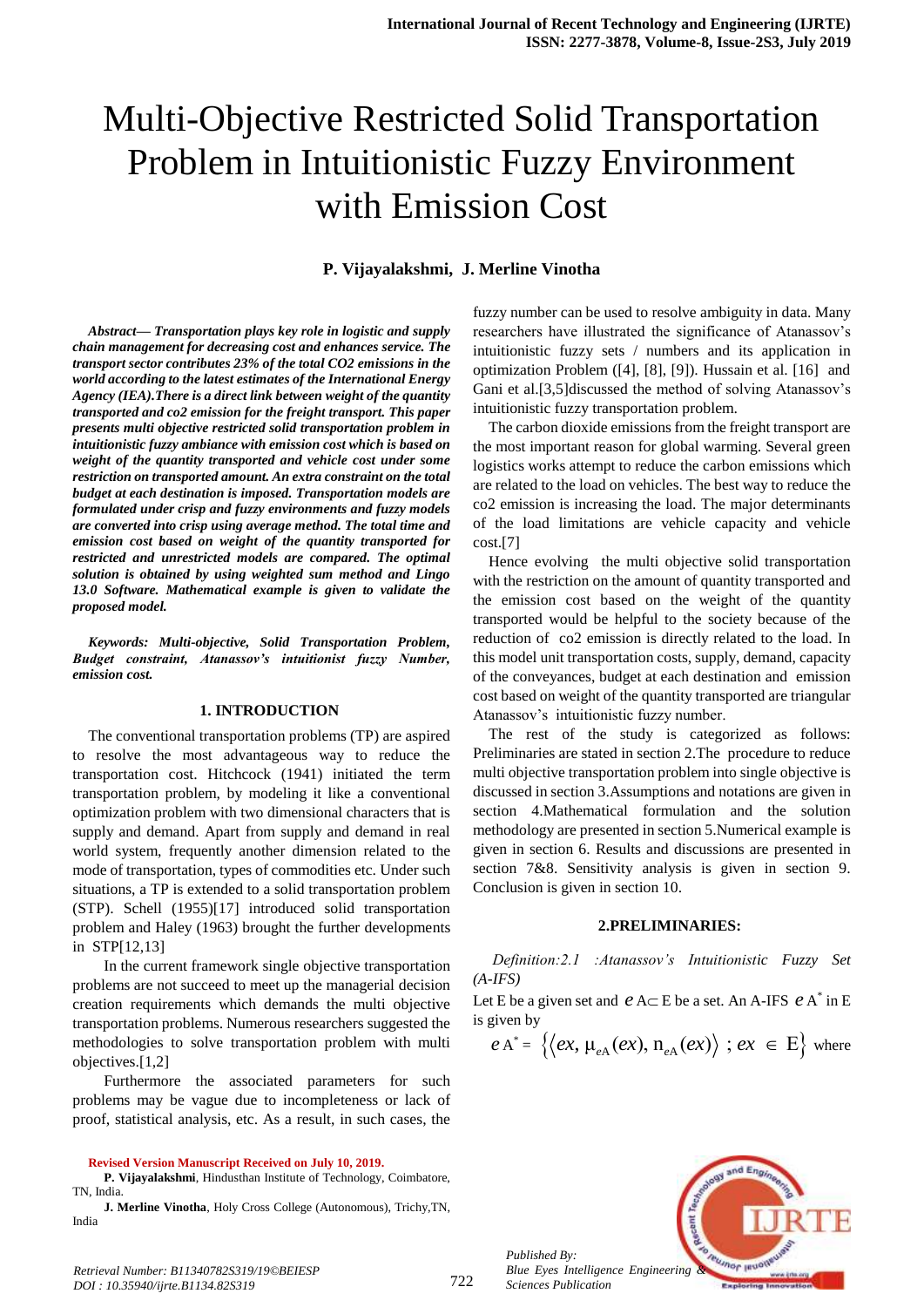#### **MULTI-OBJECTIVE MULTI TIME SPAN FRACTIONAL CAPACITATED TRANSPORTATION PROBLEM IN THE TWO ECHELON SUPPLY CHAIN WITH MULTIFORM ITEMS AND MIXED CONSTRAINTS**

 $\mu_{\ell}$  *e*<sub>A</sub> : E  $\rightarrow$  [0, 1] and  $n_{\ell}$  : E  $\rightarrow$  [0, 1] define the degree of membership and the degree of non-membership of the element  $e \text{ } x \in E$  to  $e \text{ } A \subset E$  satisfy the condition O

 $\leq \mu e_{A}(e x) + n_{eA}(e x) \leq 1.$ 

*Definition:2.2 :Atanassov's Intuitionistic Fuzzy Number (A-IFN)*

An Atanassov'sintuitionisticfuzzy Subset  $e\tilde{A}' = \left\{ \left\langle ex, \mu_{e\tilde{A}'}, n_{e\tilde{A}'} \right\rangle \right\}$  of the real line  $\hat{A}$  is called A-IFN, if the followings holds.

(i) there exist m  $\in \hat{A}$ ,  $\mu_{e\tilde{A}'}(m) = 1$ ,  $n_{e\tilde{A}'}(m) = 0$ .

(ii)  $\mu_{\tilde{e}A}$  is continuous mapping from  $\hat{A}$  to the closed interval [0, 1] and  $e \, x \in \hat{A}$ , the

relation  $0 \leq \mu_{e\tilde{A}'}(ex) + n_{e\tilde{A}'}(ex) \leq 1$  holds.

The membership function and non-membership function of is of the following form.

of the following form.  
\n
$$
\mu_{e\tilde{A}'}(ex) = \begin{cases}\nf_1(ex), & m - \alpha \le ex \le m ; \\
1, & ex = m ; \\
h_1(ex), & m \le ex \le m + \beta ; \\
0, & Otherwise.\n\end{cases}
$$

Non-membership Function :  
\n
$$
n_{e\tilde{A}'}(ex) = \begin{cases}\nf_2(ex), & m - \alpha' \le ex \le m, \\
0 \le (f_1(ex) + f_2(ex)) \le 1; \\
0, & ex = m; \\
h_2(ex), & m \le ex \le m + \beta', \\
0 \le (h_1(ex) + h_2(ex)) \le 1; \\
1, & \text{Otherwise.} \n\end{cases}
$$

Here  $f_1(e \mathcal{X})$  and  $h_1(e \mathcal{X})$  are rigorously increasing and decreasing function in  $[m - \alpha, m]$  and  $[m, m + \beta]$ correspondingly and  $f_2(e \mid x)$  and  $h_2(e \mid x)$  are severely diminishing and increasing function in  $[m - \alpha', m]$  and  $[m, m +$  $\beta'$ ] respectively, where m is the mean value of  $e\tilde{A}'$ .  $\alpha$  and  $\beta$ are called the left and accurate spreads of membership function  $\mu_{e\tilde{A}'}(ex)$  respectively.  $\alpha'$  and  $\beta'$  are called the left and right spreads of non-membership function  $n_{eA}(ex)$ respectively.

*Definition 2.3: Triangular Atanassov's Intuitionistic Fuzzy Number (TrIFN) :*

mber (*1rIFN*):<br>Let  $ea'_1 \leq ea_1 \leq ea_2 \leq ea_3 \leq ea'_3$ . ATrIFN  $e\tilde{A}'$  in  $\hat{A}$  written as  $(ea_1, ea_2, ea_3)(ea'_1, ea_2, ea'_3)$  has membership function (c.f. Fig.1)



**Fig.1. Membership and Non-membership Function of TrIFN**

**TrIFN**  
\n
$$
\mu_{e\tilde{A}'}(ex) = \begin{cases}\n\frac{ex - ea_1}{ea_2 - ea_1}, \quad ea_1 \le ex \le ea_2 ; \\
1, \quad ex = ea_2 ; \\
\frac{ea_3 - ex}{ea_3 - ea_2}, \quad ea_2 \le ex \le ea_3 ; \\
0, \quad \text{Otherwise.} \n\end{cases}
$$

Non-membership function:  
\n
$$
n_{e\tilde{A}'}(ex) = \begin{cases}\n\frac{ea_2 - ex}{ea_2 - ea_1} & , ea_1' \le ex \le ea_2 ; \\
0, & ex = ea_2 ; \\
\frac{ex - ea_2}{ea_3' - ea_2} & , ea_2 \le ex \le ea_3'; \\
1, & \text{Otherwise.}\n\end{cases}
$$

*Definition 2.4:*

A positive TrIFN is denoted as  $e\tilde{A}' = (e \ a_1, e \ a_2,$  $e$  a<sub>3</sub>)  $(ea'_1, ea_2, ea'_3)$  where  $ea'_1 > 0$ . Then we define  $e\tilde{A}'$ =  $\frac{1}{8} [(ea_1 + 2ea_2 + ea_3) + (ea'_1 + 2ea_2 + ea'_3)]$  $\frac{1}{8} \left[ (e a_1 + 2e a_2 + e a_3) + (e a_1' + 2e a_2 + e a_3) \right]$  $\ldots$  (1) an accuracy function of , to defuzzify the given number.

*Definition 2.5:*

Let 
$$
e\tilde{A}' = (e a_1, e a_2, e a_3) (ea'_1, ea_2, ea'_3)
$$
 and  $e\tilde{B}' = (e b_1, e b_2, e b_3) (eb'_1, eb_2, eb'_3)$  be the two TrIFN then  
\n(i)  $e\tilde{A}' \oplus e\tilde{B}' = (ea_1 + eb_1, ea_2 + eb_2, ea_3 + eb_3) (ea'_1 + eb'_1, ea_2 + eb_2, ea'_3 + eb'_3)$   
\n(ii)  $Ke\tilde{A}' = (Kea_1, Kea_2, Kea_3) (Kea'_1, Kea_2, Kea'_3)$  if  $K \ge 0$ .  
\n(iii)  $Ke\tilde{A}' = (Kea_3, Kea_2, Kea_1) (Kea'_3, Kea_2, Kea'_1)$  if  $K < 0$ .

(iii) 
$$
Ke\tilde{A}' = (Ke_{a_3}, Ke_{a_2}, Ke_{a_1})(Ke_{a'_3}, Ke_{a_2}, Ke_{a'_1})
$$
 if  $K < 0$ .  
\n(iv)  $e \tilde{A}' \qquad \tilde{B}' =$   
\n $(ea_1 - eb_3, ea_2 - eb_2, ea_3 - eb_1)(ea'_1 - eb'_3, ea_2 - eb_2, ea'_3 - eb'_1)$   
\n(v)  $e \tilde{A}' \otimes e \tilde{B}' =$ 

 $(ea_1e_1, ea_2e_2, ea_3e_3)(ea'_1e'_1, ea_2e'_2, ea'_3e'_3)$ 

# **3. METHODOLOGY TO REDUCE THE MULTI-OBJECTIVE TRANSPORTATION MODELS INTO SINGLE**

Objective transportation models (Weighted Sum Method)



*Published By:*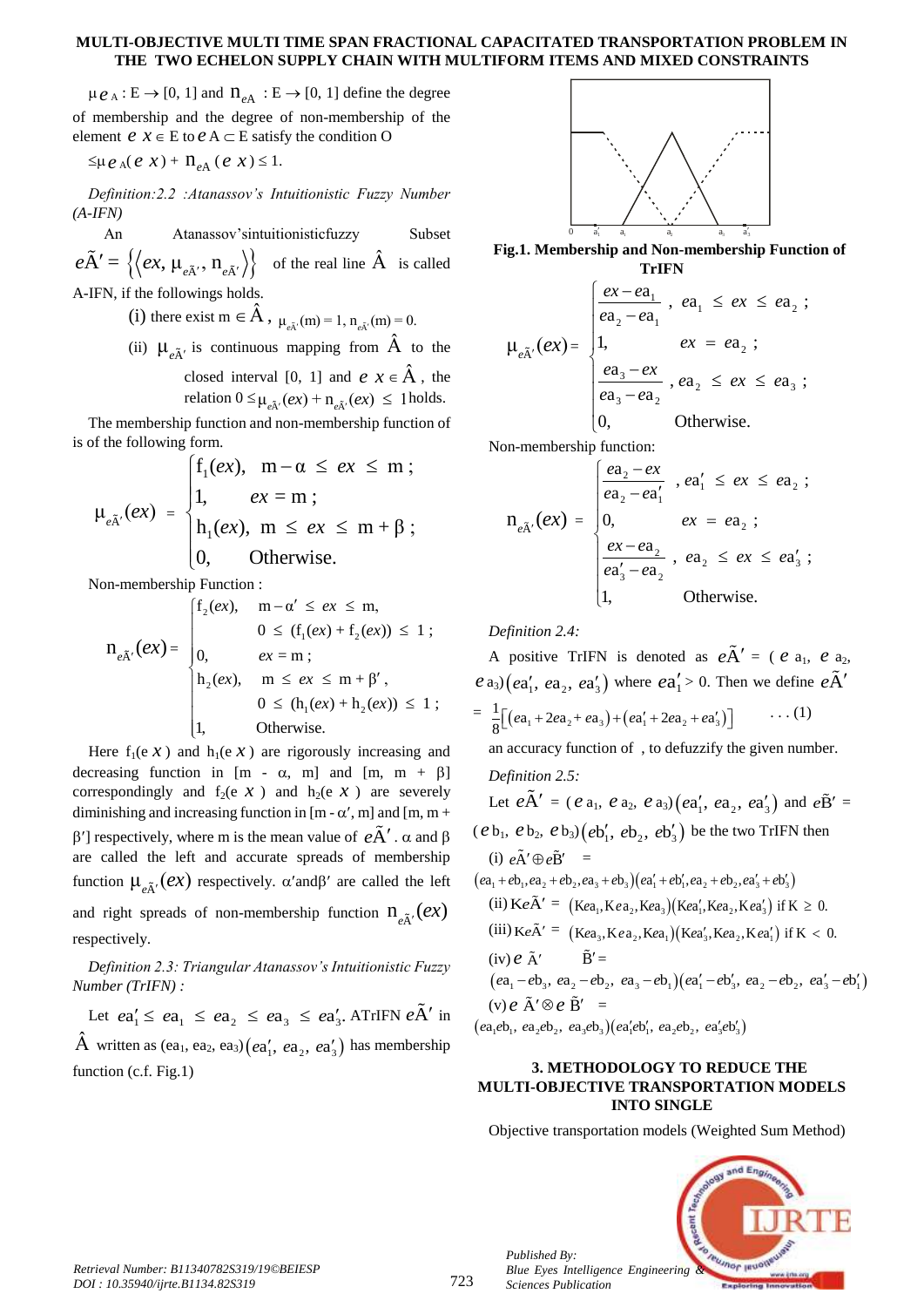The weighted sum method is used to change multi objective transportation models into single objective transportation models. A compound objective function Z can be constructing by summing the weighted standardized objectives and the MOSTP is then transformed to a single-objective optimization problem as follows:

$$
\text{Minimize } Z = \sum_{r=1}^{L} w_r e f_r, \ w_r \in [0, 1]
$$

Here,wr is the weight of the rth objective function. Since the minimum of the above problem does not change if all the weights are multiplied by a constant, so to choose weights

such that sum of their weight is equal to 1 (i.e.,)  $\sum_{i=1}^{L}$  $\sum_{r=1}^{8} w_r = 1.$ 

In MOSTP the objective functions are conflict with each other. Here the non-dominated optimality approach is imported because an complete optimal solution does not always exist."

#### **4. ASSUMPTIONS AND NOTATIONS**

The following notation and assumption are used throughout the model.

(i)  $e$  C<sub>IJK</sub>,  $e$  C<sub>IJK</sub>: crisp, fuzzy unit transportation cost to transport the commodity from  $I<sup>th</sup>$ origin to  $J<sup>th</sup>$  destination by K<sup>th</sup> conveyances respectively.

(ii)  $e$  t<sub>IJK</sub>,  $e$   $\tilde{t}_{IJK}$  : crisp, fuzzy transportation time to transport the commodity from  $I<sup>th</sup>$  origin to  $J<sup>th</sup>$  destination by K<sup>th</sup> conveyances respectively.

(iii)  $e$  a<sub>I</sub>,  $e$   $\tilde{a}$ <sub>I</sub> : crisp, fuzzy amount of homogeneous product available at I<sup>th</sup> origin respectively.

(iv)  $e$   $b_J$ ,  $e$   $\tilde{b}_J$  : crisp, fuzzy amount of homogeneous product available at  $J<sup>th</sup>$  destination respectively.

(v)  $e_{\text{IJK}}$ ,  $\tilde{e}_{\text{IJK}}$  : crisp, fuzzy emission cost based on weight to transport the commodity from  $I<sup>th</sup>$  origin to  $J<sup>th</sup>$ destination by  $K^{\text{th}}$  conveyances respectively.

(vi)  $e \, \mathbf{e}_K$ ,  $e \, \tilde{\mathbf{e}}_K$  : crisp, fuzzy amount of product which can be carried by the  $K<sup>th</sup>$  conveyances respectively.

(vii)  $e$   $B_J$ ,  $e$   $\tilde{B}_J$  : crisp, fuzzy available budget at  $J<sup>th</sup>$ destination respectively.

 $\frac{ex}{}$  : Unknown quantity which is to be transport the commodity from  $I<sup>th</sup>$  origin to  $J<sup>th</sup>$  destination by  $K<sup>th</sup>$  conveyance (decision variable).

(ix) If the unknown quantity which is to be transported from I<sup>th</sup> source to J<sup>th</sup> destination by K<sup>th</sup> conveyance is  $e^{tx}$ <sub>IK</sub> > 0 then for the convenience of modeling we define

$$
ey_{\text{UR}} \text{ as follows :}
$$
\n
$$
ey_{\text{UR}} = \begin{cases} 1 & \text{for } \text{ex}_{\text{UK}} > 0 \\ 0 & \text{Otherwise} \end{cases}
$$

(x) If in a specific destination the insignificant sum of quantity (p, say) is desired then the decision maker (DM) cannot deliver commodities in the particular destination. This means, if  $e^{tx}$ <sub>IIK</sub>  $\geq p$ , a desired real number, and then we think

the constraint for this direction as a part of the transportation. Consequently for the expediency of modeling, the following notation is introduced :

$$
e_{z_{\text{UK}}} = \begin{cases} 1 & \text{for } ex_{\text{UK}} \ge p \\ 0 & \text{Otherwise} \end{cases}
$$

(xi) It is important to note that the emission cost depends on the quantity transported. For less than 10 ton load the emission level is 255g/1 lr diesel and for greater than 10 ton load the emission level is 180g/1 lr diesel.

#### **5. Mathematical Formulation:**

# *5.1.Model – I*

Multi-Objective Solid Transportation Problem (MOSTP) with emissioncost, budget constraint and vehicle cost in crisp environment:

In this model emission cost based on weight and budget of customers plays a vital role in transportation problem. Here K-conveyances as follows :<br>
Min f =  $\frac{M}{N} \frac{N}{N} \frac{L}{N}$ 

we formulate MOSTP with M-origin, N-destination and  
\nK-coneyances as follows :  
\nMin f<sub>1</sub> = 
$$
\sum_{I=1}^{M} \sum_{J=1}^{N} \sum_{K=1}^{L} eC_{IJK}e x_{IJK} + \sum_{I=1}^{M} \sum_{J=1}^{N} \sum_{K=1}^{L} V(e x_{IJK}),
$$
  
\nMin f<sub>2</sub> =  $\sum_{I=1}^{M} \sum_{J=1}^{N} \sum_{K=1}^{L} e t_{IJK} e y_{IJK}$ , Min f<sub>3</sub> =  $\sum_{I=1}^{M} \sum_{J=1}^{N} \sum_{K=1}^{L} e_{IJK} e y_{IJK}$ 

Subject to constraints,

$$
\sum_{J=1}^{N} \sum_{K=1}^{L} ex_{IJK} \leq ea_I \qquad \qquad \dots (2)
$$

$$
\sum_{I=1}^{M} \sum_{K=1}^{L} ex_{IJK} \geq eb_J \qquad \qquad \dots (3)
$$

$$
\sum_{I=1}^{M} \sum_{J=1}^{N} ex_{IJK} \leq ee_K \qquad \qquad \dots (4)
$$

$$
\sum_{I=1}^{M} \sum_{K=1}^{L} e c_{IJK} e x_{IJK} \leq e B_J \qquad \qquad \dots (5)
$$

 $ex_{\mu} \ge 0$ ,  $\forall$  I, J, K where  $V(ex_{\mu})$  is the vehicle carrying

cost for the quantity  $e^{X}$ <sup>IK</sup> from I<sup>th</sup> source OI, to J<sup>th</sup> destination DJ via K<sup>th</sup> conveyances is defined as<br>  $V(ex_{UK}) = \int m \cdot v$ , if m .  $v_c = c$ 

via K<sup>m</sup> convergances is defined as  
\n
$$
V(ex_{UK}) = \begin{cases} m.v, & \text{if } m.v_c = ex_{UK} \\ (m+1)v, & \text{otherwise} \end{cases}, m = [ex_{UK} | v_c],
$$

$$
V_c
$$
 = Vehicle capacity and  $V$  = Vehicle Cost."

*5.2.Model – II*

*Published By:*

*Sciences Publication* 

Restricted Multi-Objective Solid Transportation Problem (MOSTP) with emission cost based on weight, budget, constraint and vehicle cost in crisp environment:

Here DM put a restriction on the transported amount p such that the DM consider those route, where the transported amount is greater than or equal to the restricted amount p, otherwise DM cannot transport the amount through the route

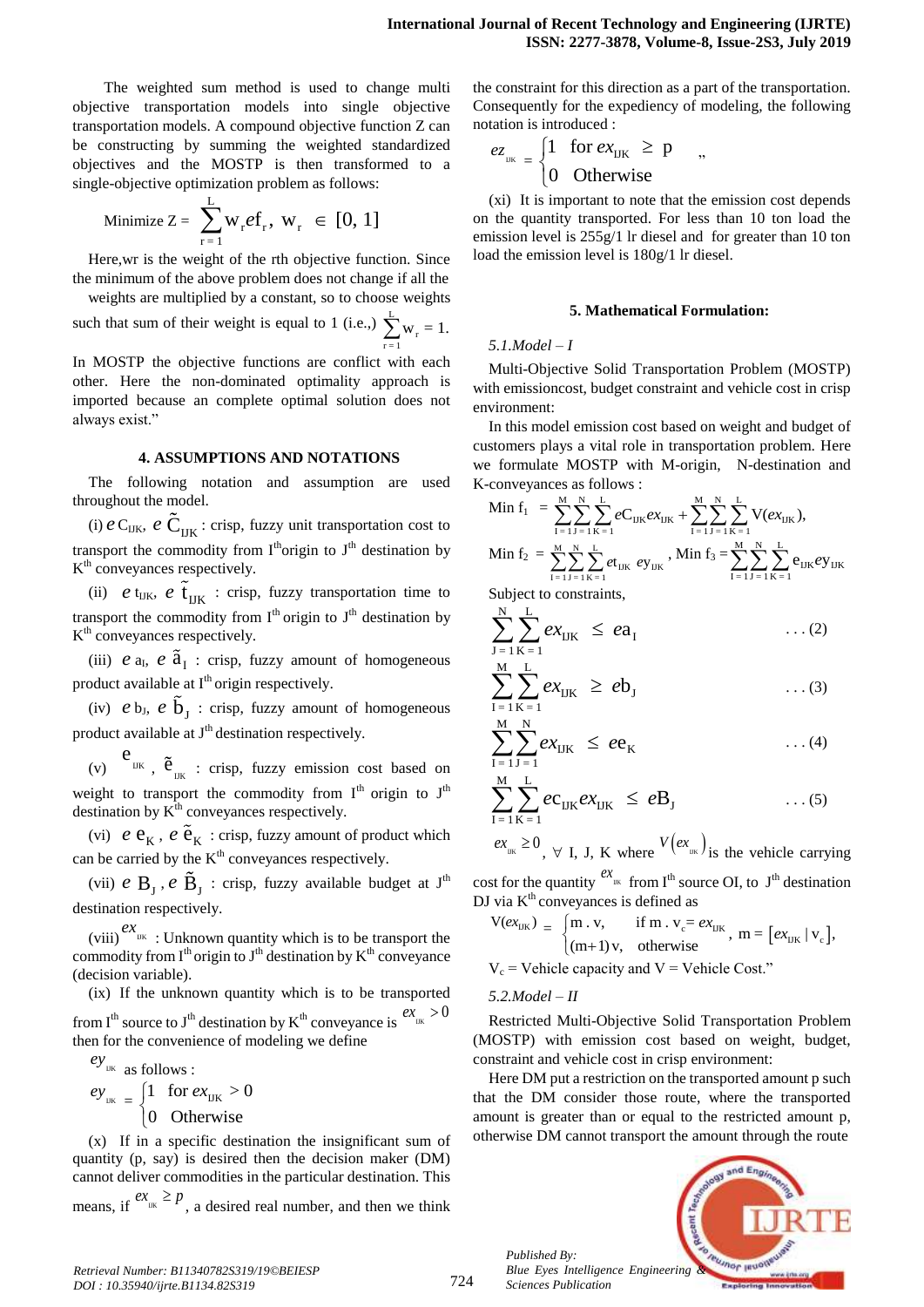#### **MULTI-OBJECTIVE MULTI TIME SPAN FRACTIONAL CAPACITATED TRANSPORTATION PROBLEM IN THE TWO ECHELON SUPPLY CHAIN WITH MULTIFORM ITEMS AND MIXED CONSTRAINTS**

from the above concept. We formulate the following MOSTP  
\n:  
\n
$$
\text{Min } f_1 = \sum_{I=1}^{M} \sum_{J=1}^{N} \sum_{K=1}^{L} eC_{IJK} e_{IJK} e_{IJK} + \sum_{I=1}^{M} \sum_{J=1}^{N} \sum_{K=1}^{L} V(e_{IJK})
$$
\n
$$
\text{Min } f_2 = \sum_{I=1}^{M} \sum_{J=1}^{N} \sum_{K=1}^{L} e_{IJK} e_{IJK}, \text{ Min } f_3 = \sum_{I=1}^{M} \sum_{J=1}^{N} \sum_{K=1}^{L} e_{IJK} e_{IJK}
$$

 $I = 1 J = 1 K = 1$ 

Subject to constraints (2), (3), (4) and  
\n
$$
\sum_{I=1}^{M} \sum_{K=1}^{L} eC_{IJK} e X_{IJK} e Z_{IJK} \leq e B_J \dots (6)
$$

 $ex_{\mu} \geq p$ ,  $\forall$  I, J, K where  $\hat{P}$  is any desired real value."

*5.3.Model – III*

:

Multi-Objective Solid Transportation Problem (MOSTP) with Atanasov's triangular intuitionistic fuzzy number, emission cost based on weight, budget, constraint and vehicle cost:

In this model all supplies, demands conveyances capacities, unit transportation cost, time emission cost based on weight and budget at each customer as Atanasov's triangular intuitionistic fuzzy number. Here we formulate a follows:

MOSTP with M-origin, N-destination and K-conveyances as follows:  
\n
$$
\text{Min } f_1 = \sum_{I=1}^{M} \sum_{J=1}^{N} \sum_{K=1}^{L} e\tilde{C}_{IJK} e x_{IJK} + \sum_{I=1}^{M} \sum_{J=1}^{N} \sum_{K=1}^{L} V(e x_{IJK})
$$
\n
$$
\text{Min } f_2 = \sum_{I=1}^{M} \sum_{J=1}^{N} \sum_{K=1}^{L} e \tilde{t}_{IJK} e y_{IJK}, \text{ Min } f_3 = \sum_{I=1}^{M} \sum_{J=1}^{N} \sum_{K=1}^{L} \tilde{e}_{IJK} e y_{IJK}
$$
\n
$$
\text{Subiate constraints.}
$$

Subject to constraints,

$$
\sum_{J=1}^{N} \sum_{K=1}^{L} ex_{IJK} \le e\tilde{a}_{I} \qquad \qquad \dots (7)
$$
  

$$
\sum_{i=1}^{M} \sum_{k=1}^{K} ex_{ijk} \qquad e\tilde{b}_{j} \qquad \qquad \dots (8)
$$

$$
\sum_{i=1}^{M} \sum_{j=1}^{N} ex_{ijk} \leq e\tilde{e}_k \qquad \qquad \dots (9)
$$

$$
\sum_{i=1}^{M} \sum_{k=1}^{K} e\tilde{C}_{ijk} e x_{ijk} \leq e\tilde{B}_{j} \qquad \qquad \dots (10)
$$
  
\n
$$
e x_{ijk} \geq 0, \forall i, j, k.
$$

*5.4.Model – IV*

Restricted Multi-Objective Solid Transportation Problem (MOSTP) with Atanasov's triangular intuitionistic fuzzy number, emission cost, budget constraint and vehicle cost:

In this model all supplies, demands, conveyances capacities, unit transportation cost, time, emission cost based on weight and budget at each customer as Atanasov's triangular intuitionistic fuzzy number. Here we formulate a K-conveyances as follows:<br> $\frac{M}{M} \frac{N}{N} \frac{K}{K} \approx \frac{M}{M} \frac{N}{N} \frac{K}{N}$ 

restricted MOSTP with M-origin, N-destination and  
K-conveyances as follows:  

$$
\text{Min } f_1 = \sum_{i=1}^{M} \sum_{j=1}^{N} \sum_{k=1}^{K} e \tilde{C}_{ijk} e x_{ijk} e z_{ijk} + \sum_{i=1}^{M} \sum_{j=1}^{N} \sum_{k=1}^{K} V(e x_{ijk})
$$

Min  $f_2 = \sum_{k=1}^{M} \sum_{k=1}^{N}$  $\sum_{i=1}^{M} \sum_{j=1}^{N} \sum_{k=1}^{K} e\tilde{t}_{ijk} e z_{ijk}$ , Min  $f_3 = \sum_{i=1}^{M} \sum_{j=1}^{N} \sum_{k=1}^{K}$  $\sum_{i=1}^{m} \sum_{j=1}^{n} \sum_{k=1}^{n} \tilde{e}_{ijk} e_{ijk}$ 

Subject to constraints,  $N K$ 

$$
\sum_{j=1}^{N} \sum_{k=1}^{K} ex_{ijk} \leq e\tilde{a}_i \qquad \qquad \dots (11)
$$

$$
\sum_{i=1}^{M} \sum_{k=1}^{K} ex_{ijk} \quad ^3 \quad e\tilde{b}_j \qquad \qquad \dots (12)
$$

$$
\sum_{i=1}^{M} \sum_{j=1}^{N} ex_{ijk} \leq e\tilde{e}_k \qquad \qquad \dots (13)
$$
  

$$
\sum_{i=1}^{M} \sum_{k=1}^{K} e\tilde{C}_{ijk} ex_{ijk} e Z_{ijk} \leq e\tilde{B}_j \qquad \qquad \dots
$$

(14)

 $\frac{1}{i} - 1$   $\frac{1}{k} - 1$ 

 $\gg$ *<sub>p</sub>, where p is any desired real value.* 

Using the methodology given in section 3 the above models are converted into single objective solid transportation problems and are solved using Lingo-13 Optimization Software.

# **6. NUMERICAL EXAMPLE:**

A company produces a product at the two warehouses and this item is then shipped to two customers by three different modes of transport with different vehicle cost. The related transportation parameters of the proposed models are given below. Also for models 2& 4 the transport amount is restricted to 10 units.

|              | <b>Unit Transportation Cost</b> |    |                |    |         |    |
|--------------|---------------------------------|----|----------------|----|---------|----|
|              | $k = 1$                         |    | $k = 2$        |    | $k = 3$ |    |
| $\mathbf{i}$ | 1                               | 2  |                | 2  |         | 2  |
|              | 25                              | 36 | 32             | 35 | 24      | 38 |
| 2            | 34                              | 36 | 36             | 35 | 25      | 31 |
|              | Unit Transportation Time        |    |                |    |         |    |
|              | $\mathfrak{D}$                  | 3  | $\mathfrak{D}$ | 3  | 3       | 2  |
| 2            | 2                               | 3  | 2              | 3  | 2       | 2  |

$$
e \mathbf{a}_1 = 60
$$
,  $e \mathbf{a}_2 = 90$ ,  $e \mathbf{b}_1 = 80$ ,  $e \mathbf{b}_2 = 70$ ,  $e \mathbf{e}_1 = 50$ ,  $e \mathbf{e}_2 = 40$ ,  $e \mathbf{e}_3 = 60$ ,  $e \mathbf{B}_1 = 3030$ ,

 $e$  B<sub>2</sub> = 3040.

 $e \tilde{a}_1 = (59, 60, 63) (54, 60, 64)$ ,  $e \tilde{a}_2 = (89, 90, 91) (86,$ 90, 94),

 $e$  **b**<sub>1</sub> = (79, 80, 81) (76, 80, 84),  $e$  **b**<sub>2</sub> = (69, 70, 71) (66, 70, 74)

$$
e \tilde{e}_1 = (49, 50, 52) (48,
$$
  
50, 53),  $e \tilde{e}_2 = (39, 40, 42)$   
(38, 40, 43)



*Published By: Blue Eyes Intelligence Engineering & Sciences Publication* 

725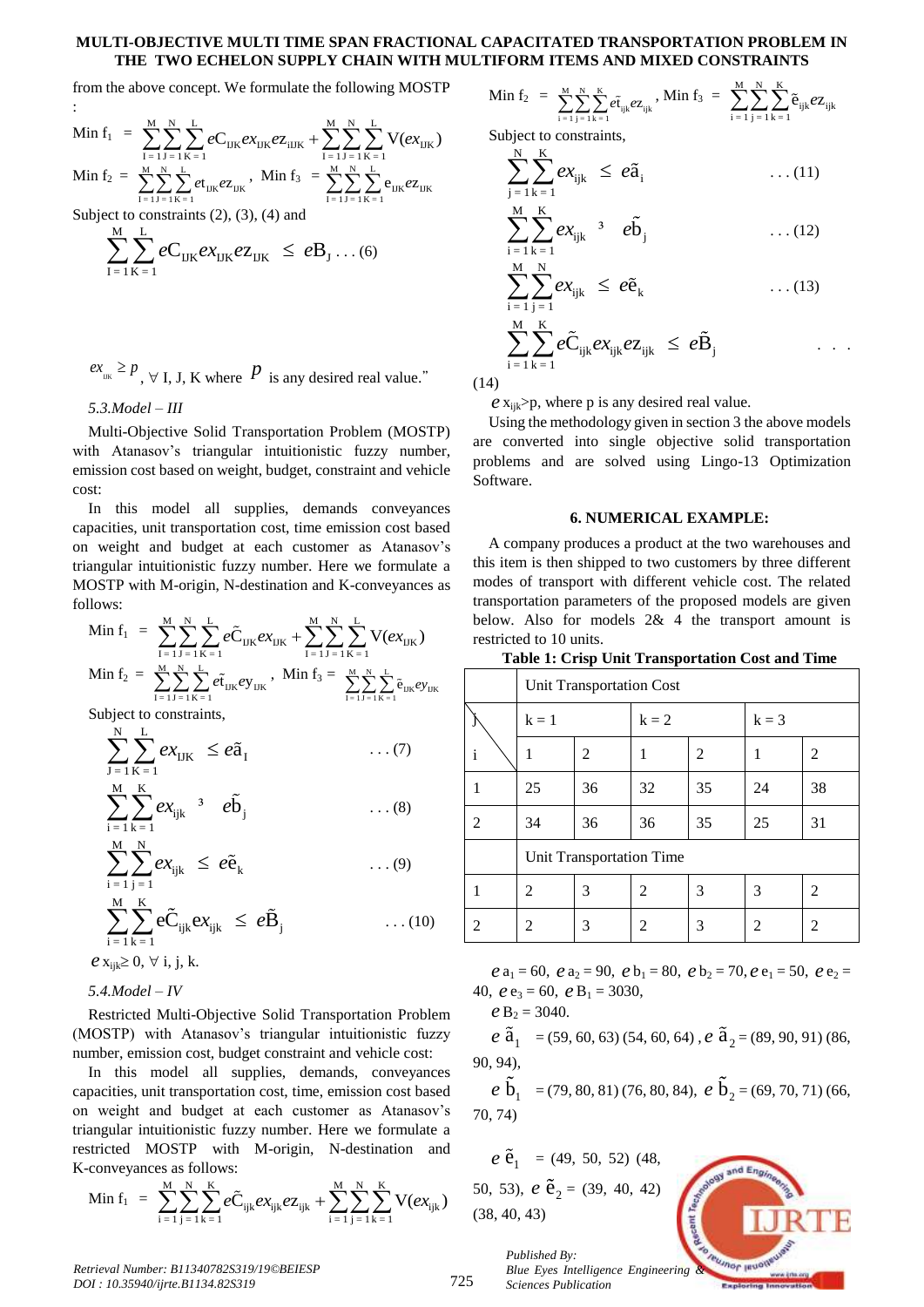$e \tilde{e}_3 = (59, 60, 63) (54, 60, 64), e \tilde{B}_1 = (3023, 3030, \Box)$ 3037) (3022, 3030, 3038)

 $e\widetilde{\mathbf{B}}_2$  = (3033, 3040, 3047) (3032,3040, 3048),  $e\widetilde{\mathbf{C}}_{111}$  =  $(20, 25, 30)$   $(19, 25, 32)$ 

 $e\widetilde{C}_{121} = (34, 36, 37) (32, 36, 38), e\widetilde{C}_{112} = (27, 33, 35)$  $(25, 33, 36)$ 

 $e\widetilde{C}_{122} = (33, 35, 36) (31, 35, 37), e\widetilde{C}_{113} = (21, 23, 29)$  $(17, 23, 30)$ 

 $e\widetilde{\mathbf{C}}_{123} = (37, 38, 39)(35, 38, 40), e\widetilde{\mathbf{C}}_{211} = (32, 34, 35)$  $(30, 34, 36)$ 

 $e\widetilde{\mathbf{C}}_{221} = (34, 36, 37) (32, 36, 38), e\widetilde{\mathbf{C}}_{212} = (34, 36, 37)$  $(32, 36, 38)$ 

 $e\,\tilde{\mathbf{C}}_{222} = (33, 35, 36)$  (31, 35, 37),  $e\,\tilde{\mathbf{C}}_{213} = (20, 25, 30)$  $(19.25.32)$ 

 $e \tilde{C}_{223} = (29, 31, 33) (30, 31, 34)$ 

 $e\tilde{t}_{111} = (0.9, 1.2, 1.5) (0.4, 1.2, 2), e\tilde{t}_{121} = (1.7, 2.35, 3) (1.5,$  $2.35, 3.2$ 

 $e \tilde{t}_{12} = (.6,1.3,2) (.4, 1.3,2.2),$   $e \tilde{t}_{122} = (.1.7,2.35,$  $3)$  (1.5, 2.35, 3.2),

 $e \tilde{t}_{113} = (1.7, 2.35, 3) (1.5, 2.35, .3.2), e \tilde{t}_{123} = (.9, 1.2, 1.5)$  $(.4,1.2,2),$ 

 $e \tilde{t}_{211} = (0.6, 1.3, 2) (0.4, 1.3, 2.2), e \tilde{t}_{221} = (1.7, 2.35, 3)$  $(1.5, 2.35, 3.2)$ 

 $e \tilde{t}_{212} = (0.7, 1.45, 2.2)$  (.5, 1.45, 2.4),  $e \tilde{t}_{222} = (1.7, 1.45, 2.2)$  $(1.5, 2.35, 3.2),$ 

 $e \tilde{t}_{213} = (0.7, 1.35, 2)$  (0.5,1.35, 2.2),  $e \tilde{t}_{223} = (0.9, 1.2, 1.5)$  $(0.4, 1.2, 2), w_1 = 0.5, w_2 = 0.5,$ 

 $v = 12$  and  $v_c = 6$ .

# 7. OPTIMAL RESULTS OF DIFFERENT MODELS:

The optimal results for the different models with transporting amount are restricted to 10 units are as follows :

|                | Model-I  | Model-II | Model-III | Model-IV |
|----------------|----------|----------|-----------|----------|
| $f_1$          | 4380     | 4874     | 4377      | 4848     |
| f <sub>2</sub> | 29       | 21       | 20.75     | 14.75    |
| $f_3$          | 0.24     | 0.18     | 0.19      | 0.135    |
| $e_{X_{111}}$  | 50       | 10       | 50.25     | 10       |
| $e_{x_{211}}$  | 0        | 10       | 0         | 10       |
| $e_{x_{121}}$  | 0        | 10       | 0         | 10       |
| $e_{x_{221}}$  | 0        | 20       | 0         | 19.75    |
| $e_{X_{112}}$  | 0        | 10       | 0         | 10       |
| $e_{x_{212}}$  | $\theta$ | 10       | 0         | 10       |
| $e_{x_{122}}$  | 0        | 10       | 0         | 10       |
| $e_{x_{222}}$  | 40       | 10       | 39.75     | 10.25    |
| $e_{x_{113}}$  | 10       | 10       | 9.75      | 10       |
| $e_{X_{213}}$  | 20       | 30       | 20        | 30       |
| $e_{x_{123}}$  | 0        | 10       | 0         | 10       |
| $e_{x_{223}}$  | 30       | 10       | 30.25     | 10       |

## **8. ANALYSIS OF THE RESULTS**

In this paper, four mathematical models have been solved in which the emissions related to the transported quantity has been considered. Among these four models two (Model-I& III) of them are without restriction on the transportation quantity and other two (Model-II& IV) are with restriction on the transportation quantity. From the above table it has been notified that the total transportation cost increases and total transportation time as well as the total emission costs are decreased. If the Decision Maker (DM) imposed the restriction on transported amount, then the DM cannot transport the amount which is less than the limited quantity. For this reason, the transporting time of that particular type of route cannot be added into the total time. Due to this reason the total time is less than the total time of unrestricted models. Similarly, the total emission cost based on weight is less than the total emission cost based on weight of unrestricted models, also that limited quantity can be accustomed throughout the routes where the amounts are transported and for this reason, the total cost is increased compared to the total cost of unrestricted models (i.e.,) Model-I and III.

## 9. SENSITIVITY ANALYSIS

As per expectation in real life problem, if w1 increases then the composite objective function value Z will increase. Also if w2 increases then the composite objective function Z will decrease. Similarly, w3 increases then the composite objective function Z will decrease. It is as per expectation in real life problem.

| $W_1$ | W <sub>2</sub> | W <sub>3</sub> | $Z = w_1 f_1 + w_2 f_2 + w_3 f_3$ |
|-------|----------------|----------------|-----------------------------------|
| 0.1   | 0.5            | 0.4            | 452.6                             |
| 0.2   | 0.4            | 0.4            | 887.7                             |
| 0.3   | 0.4            | 0.3            | 1325.7                            |
| 0.4   | 0.3            | 0.3            | 1760.8                            |
| 0.5   | 0.3            | 0.2            | 2198.7                            |
| 0.6   | 0.2            | 0.2            | 2633.8                            |
| 0.7   | 0.2            | 0.1            | 3071.8                            |
| 0.8   | 0.1            | 0.1            | 3506.9                            |

**SENSITIVITY ANALYSIS OF MODEL-I** 

#### **SENSITIVITY ANALYSIS OF MODEL-II**

| $W_1$ | $W_2$ | W <sub>3</sub> | $Z = w_1 f_1 + w_2 f_2 + w_3 f_3$ |
|-------|-------|----------------|-----------------------------------|
| 0.1   | 0.5   | 0.4            | 497.9                             |
| 0.2   | 0.4   | 0.4            | 983.3                             |
| 0.3   | 0.4   | 0.3            | 1470.7                            |
| 0.4   | 0.3   | 0.3            | 1955.9                            |
| 0.5   | 0.3   | 0.2            | 2443.3                            |
| 0.6   | 0.2   | 0.2            | 2928.6                            |
| 0.7   | 0.2   | 0.1            | 3416.0                            |
| 0.8   | 0.1   | 0.1            | 3901.3                            |

# **SENSITIVITY ANALYSIS OF MODEL-III**

Published By: